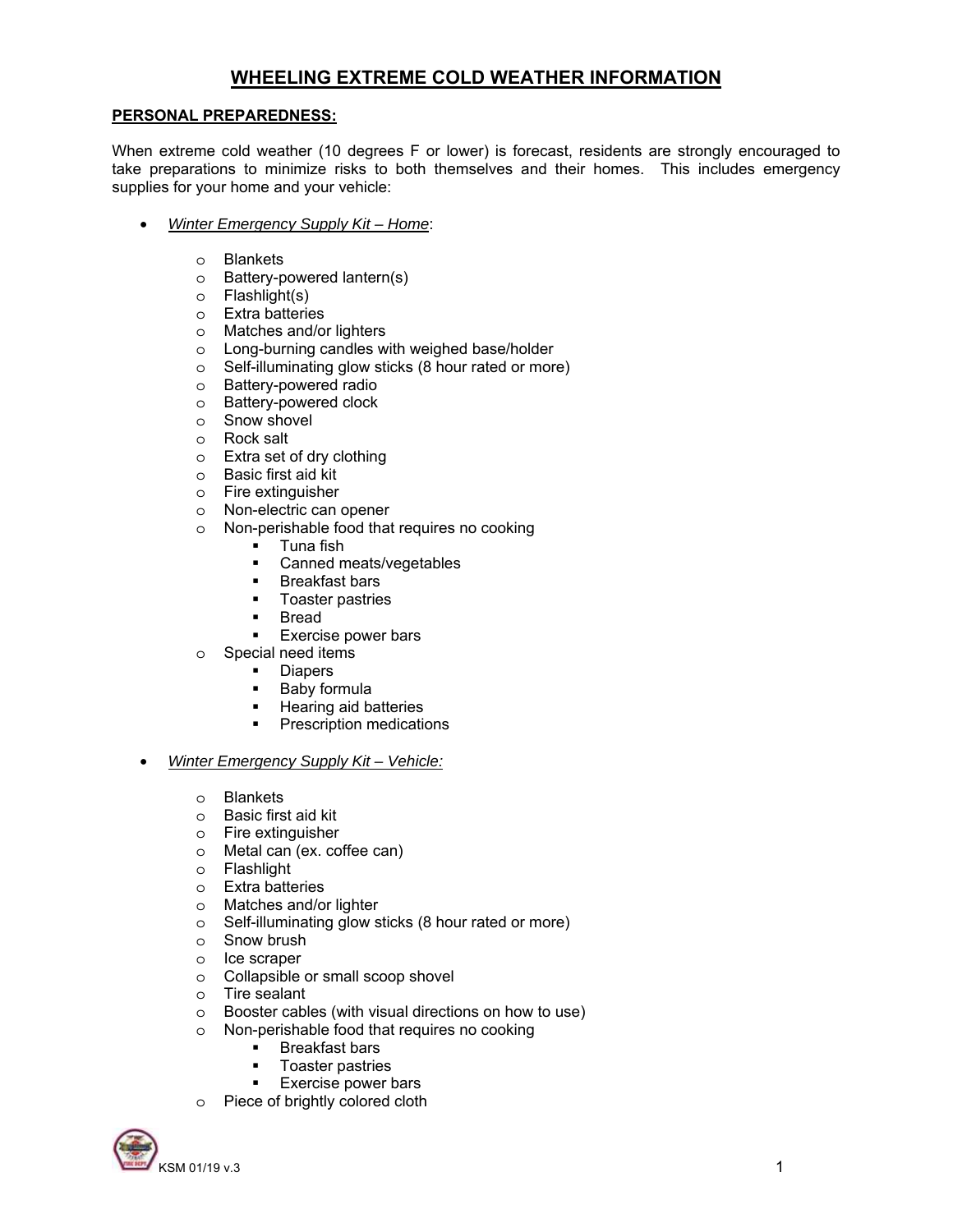### **DURING PERIODS OF EXTREME COLD WEATHER:**

- You should remain indoors and only go outside and/or drive if it is absolutely necessary.
- Monitor TV, radio stations, Cable Channel 17 (Comcast), School District 21's web page, School District 23's web page, High School District 214's web page, and the Village of Wheeling's web page for updated important information about the weather, school closings, and general safety information.
	- o School District 21: http://www.d21.k12.il.us/



o School District 23: http://www.d23.org/



o High School District 214: http://www.d214.org/



o National Weather Service (Wheeling Area Information): http://forecast.weather.gov/MapClick.php?CityName=Wheeling&state=IL&site=LOT&text Field1=42.1305&textField2=-87.9236



- Raise the temperature within your home several degrees. If electric power is lost, you will have added additional time before it will become uninhabitable in your home due to cold.
- Close all curtains, blinds, and drapery to assist with keeping warmth inside your home.
- Place a dry, rolled towel along the bottom edge of all outside entry doors to minimze cold air drafts.
- If you have water pipes within an outside wall of your home:
	- o Keep cabinet doors underneath your sink(s) open to allow warm air to circulate around the pipes.
	- o Slightly keep open your facet and allow some water to continually run.

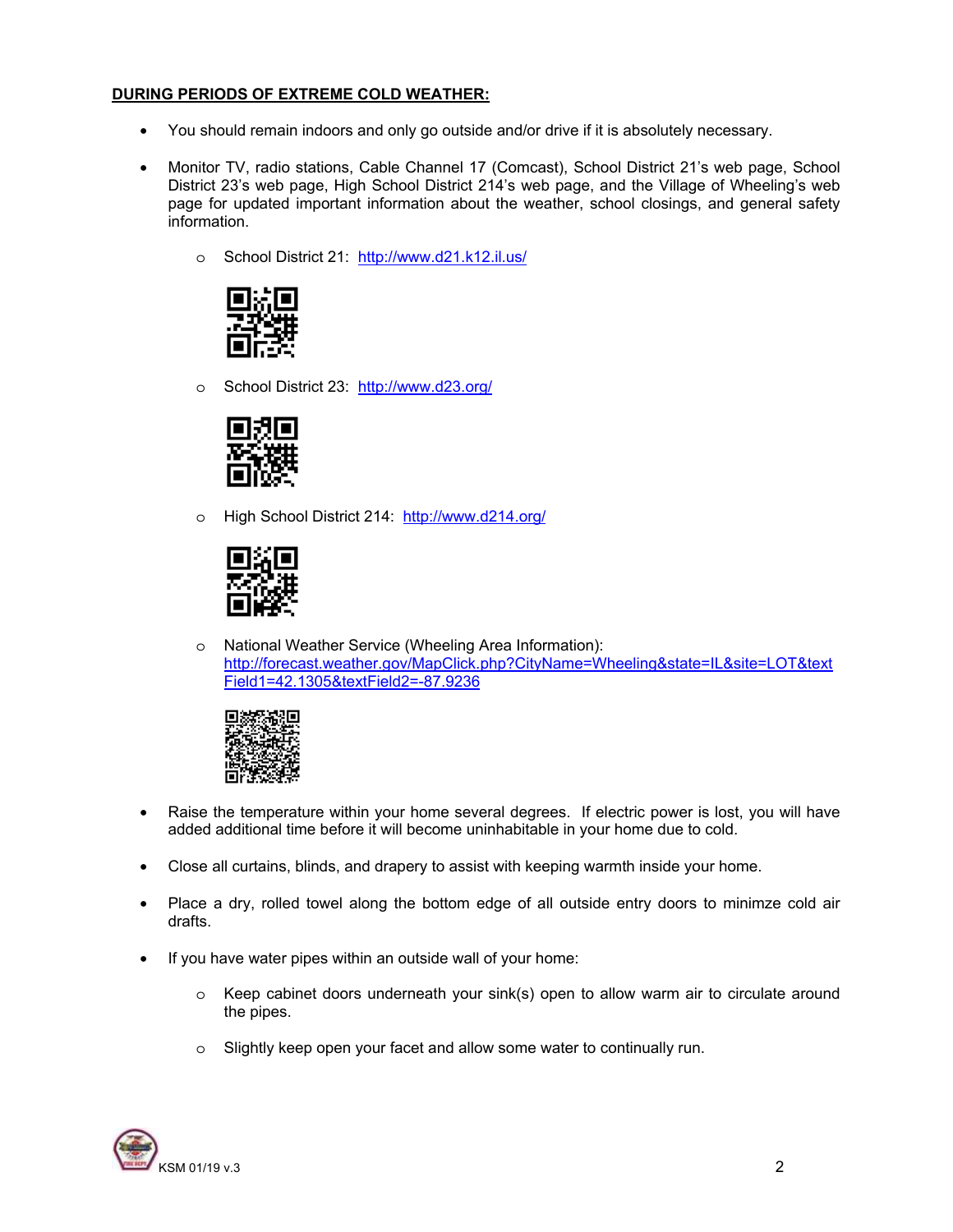- $\circ$  If your pipes freeze, have a licensed plumber thaw them. In some cases, using an electric hair dryer to blow on the frozen pipe will thaw it. Do *not* use a flame producing torch to thaw pipes.
- If your water pipes freeze and rupture, shut-off the water supply at the water meter:



- Eat and drink regularly. This will maintain a steady body temperature. Avoid caffeine and alcoholic beverages since they can cause dehydration, mask the effects of the cold temperatures, and have been shown to actually cause you to lose body heat more rapidly.
- Maintain a minimum of 30 inches around any portable space heaters. Do *not* use kerosene heaters, gas stoves, or barbecue grills indoors for secondary heating since they can create lethal levels of Carbon Monoxide (CO) in your home, in addition to being a fire hazard.
- If you must go outside:
	- o Avoid overexertion. Sweating will make your clothing damp and make it lose its insulating value. Shoveling of snow/ice can place an extreme strain on individuals with heart conditions, high blood pressure, and other serious medical conditions. It is important to pace yourself and take frequent breaks inside a heated building or vehicle.
	- o Wear a hat, gloves, coat, warm socks, and water-proof/water-resistant shoes/boots to help maintain your body temperature.
	- o Cover you mouth and avoid talking, if possible. This avoids drawing cold air into your lungs. Individuals talking on a cellular telephone tend to remove the glove on the hand used to hold the device and increase the risk of frostbite on that hand.
	- o Monitor yourself and those around you for signs of frostbite and/or hypothermia (critical loss of body heat). Symptoms are: loss of feeling, white/pale appearance in extremities (ex. fingers, toes, and nose), uncontrollable shivering, memory loss, mental confusion, disorientation, incoherence, slurred speech, drowsiness, exhaustion, and/or trembling hands. If these symptoms are observed, the individual should immediately go inside to a heated structure or vehicle. If possible, the individual's temperature should be taken. If their temperature is below 95 degrees F, call 9-1-1 for immediate emergency medical assistance. Individuals over 65 years of age, individuals with heart and/or blood pressure issues, and children under 5 years of age are more susceptible to hypothermia.
	- o Do *not* "pre-warm" your vehicle inside of your garage. Lethal levels of Carbon Monoxide (CO) can build up inside the garage and if your garage is attached to your home, the Carbon Monoxide (CO) can seep into your home, as well. In addition, should your vehicle experience a mechanical problem, it can catch on fire and destroy not only your vehicle, but also your garage and home.

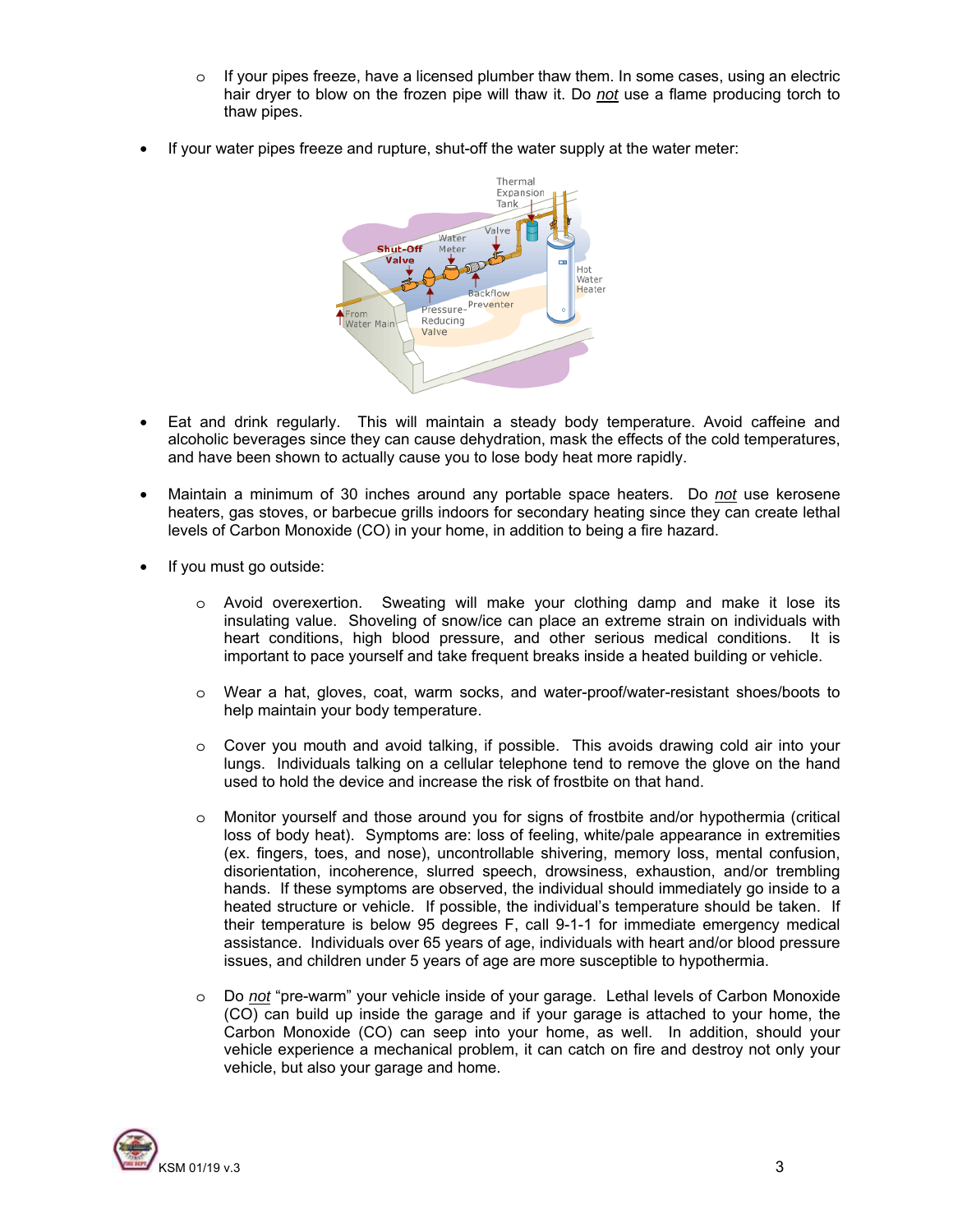o If your vehicle breaks down on the roadway, try to pull off to the side of the road. Turn on your vehicle's hazard flashers and hang a piece of brightly colored cloth outside of the driver's side window. Only exit your vehicle to walk for help if a heated structure is nearby (i.e. visible).

### **DURING AN ELECTRICAL POWER OUTAGE:**

- Do *not* open your outside entry doors unless absolutely necessary. Place a dry, rolled towel along the bottom edge of all outside entry doors to minimize cold air drafts.
- *Do not call 9-1-1 to inquire about your power outage. 9-1-1- should only be used for actual emergency situations.* The Village of Wheeling cannot expedite or give you a definite time as to when your power will be restored. Most electrical power outages are restored within 12 hours.

If you have questions about your power outage, you should call:

o Commonwealth Edison Company: (800) 344-7661

https://www.comed.com/Outages/ReportanOutage/Pages/default.aspx# (Power Outage Information)



- Monitor the radio for additional information, including the location of possible emergency warming centers.
- Add additional layers of clothing. Move to the highest elevation within your home and bundle underneath blankets.
- If your home becomes too cold, relocate to a friend's or family member's home who has electrical power and/or heat. Before leaving, slightly keep open your facet(s) and allow some water to continually run (if not already done prior to losing electrical power).
- Emergency warming shelters will be opened by the Village of Wheeling on a case by case basis, depending upon the number of affected residents and the projected time until electrical power will be restored by Commonwealth Edition. In most cases, emergency warming shelters will *not* be opened unless the electrical power restoration time is in excess of 24 hours and the number of affected residents is limited to a small portion of a subdivision.

If emergency warming shelters are opened, various notification methods will be used to advise you as to what shelter location is available to you. Shelter locations typically include:

- o Wheeling Park District Recreation Center, 100 Community Blvd.
- o Wheeling High School, 900 S. Elmhurst Road
- o Mark Twain School, 515 E. Merle
- o Eugene Field School, 51 St. Armand
- o Walt Whitman School, 133 Wille Avenue
- o Booth Tarkington School, 310 Scott
- o Jack London Middle School, 1001 W. Dundee Road